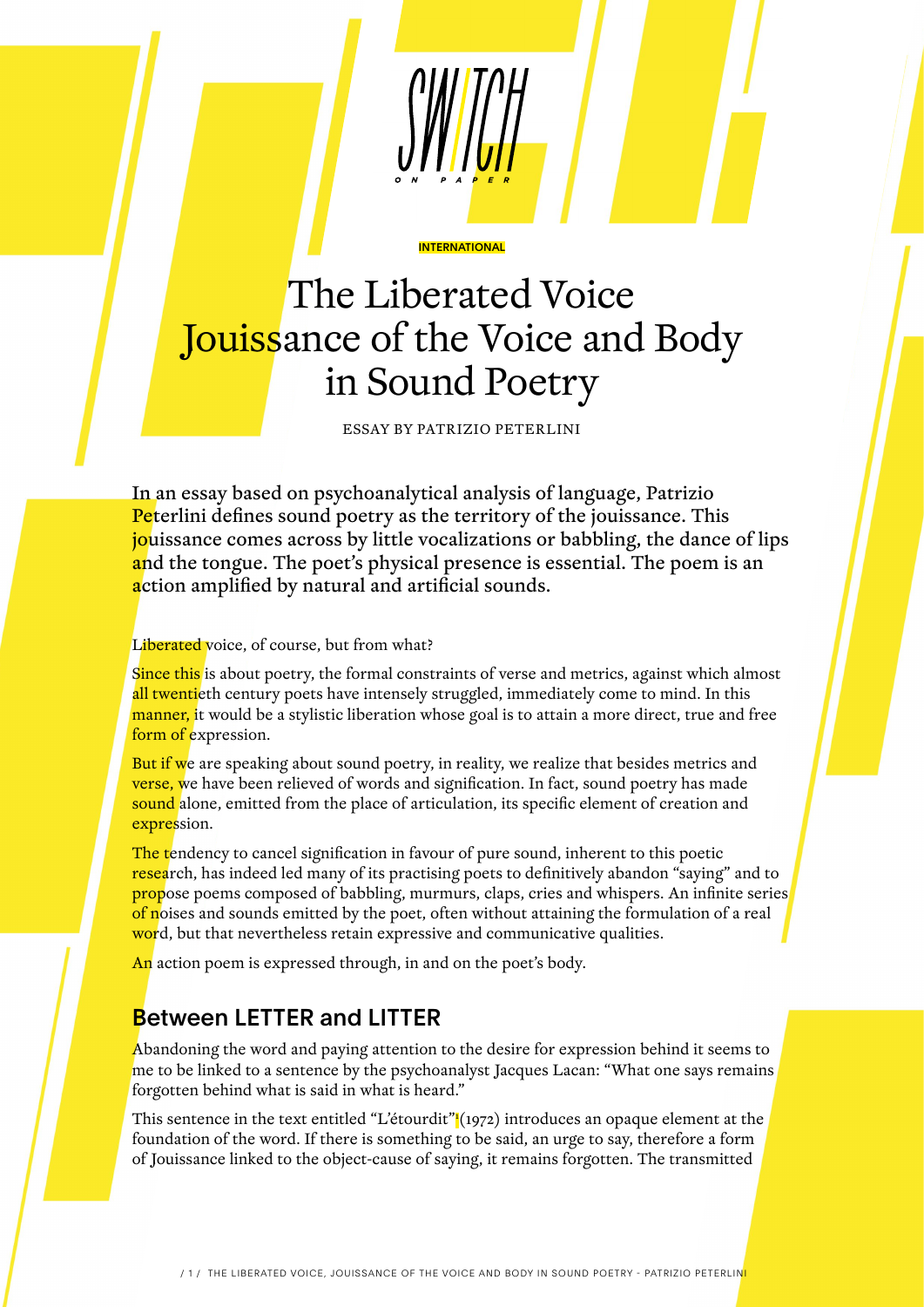Signified, which engages us in a work of comprehending the actual meaning of what is said, obscures the true urgency of saying. Urgency that reappears in the "timbric" and phonic components, essentially in the sound of the voice.

In order to approach this theme, I will start off with a text written one year before "L'étourdit": "Lituraterre"<mark>?</mark>(1971).

This neologism invented by Lacan combines the Latin term LITURA, meaning ERASURE or LIGATURE, with the term TERRE (earth). A play on words on LITERATURE. A pun that amplifies James Joyce's LETTER and LITTER.

In "Lituraterre", Lacan evokes the genesis of text, describing his return from Japan by plane, flying through clouds from which he could see the Siberian landscape eroded by rain.

Lacan affirmed that the clouds were language, clouds of the Semblant, which, when broken, cried tears of Jouissance. That is: when the Signifier breaks, its content condenses.

And when this rain of Jouissance falls to the ground, it digs into, erodes and produces letters and writing. The "Letter-Littera" is nothing other than the sign of Jouissance contained in the Semblant. Breaking away from language thereby produces something remaining outside of meaning that makes a hole: Jouissance.

Why am I referring to "Lituraterra"?

Because in this text Lacan refers to avant-garde literature as the only place where this question is proposed.

Meaning that avant-garde literature is littoral, an undefined frontier site, where the letter is the coast line between Knowledge and pleasure.

To fully appreciate the implications of the usage of the word "littoral", I refer to Lacan's text.

#### **Renewal of poetic language**

In the Seminar XIX "Ou pire...",<sup>3</sup> which constitutes the backdrop to the text "Lituraterre," Lacan referred to Chinese as a language that introduces a value of the letter set aside from its meaning: writing in which the singular gesture of the hand erases the universality of the Signifier. This value is set up front precisely as a reference to the Real, and is confirmed in the tradition of calligraphy as an art.

If we are speaking of calligraphy and ideograms in relation to avant-garde literature, Ezra Pound immediately comes to mind, with his "Cantos" and the way they influenced the birth of experimental avant-garde poetry, including sound poetry.

Experimental avant-garde poetry arose from a declared intention to renew poetry. Or rather, to revive poetry that was already considered dead in its classical linear form, once its form and language were depleted.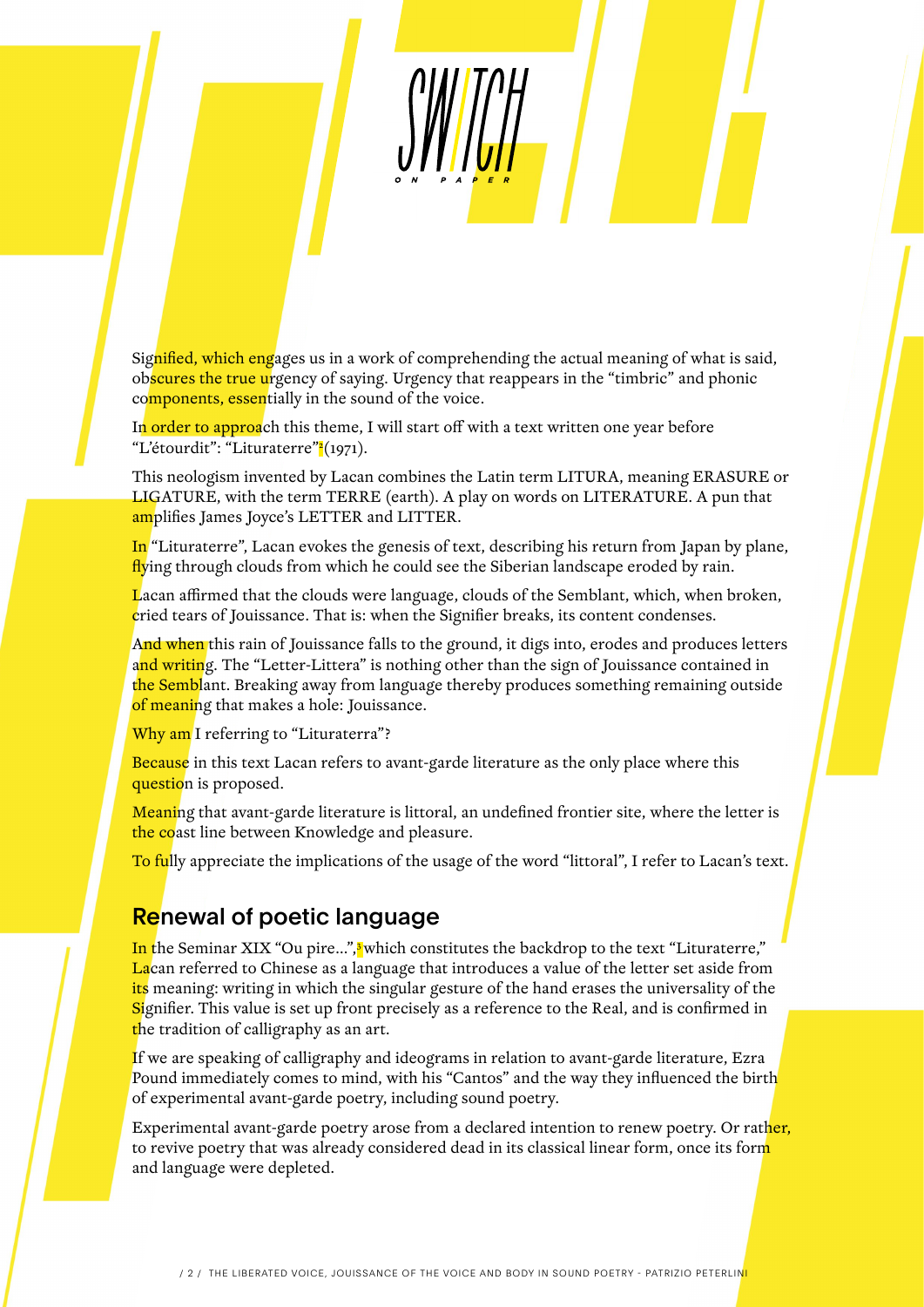The intention here is therefore to profoundly renew poetic language in order for it to go back (or maybe begin?) to say something real about the subject.

Essentially, the intention is to cancel the effect of alienation inherent to language itself.

The issue remains the same: relationships between human beings and language.

Language determines the essence of human beings but, inexorably, also alienates them. Lacan's "parlêtre" (speaking being) describes these strange animals who have the discretion to speak. But are we then free to speak?

We could, of course, remain silent, but this would not signify that we are not continually submerged in language. Humans, as "speaking beings," are steeped in this symbolic universe that determines who we are. We cannot escape from this.

Therefore we are neither free to speak, nor free to be silent, because even our silence is words, as demonstrated by the poet Eugenio Miccini in a great number of his works. We are conditioned, influenced and mandated by language.

### **Beyond social conventions**

Born in the late fifties from the encounter between the phonetic experiments of the first avant-garde movements with tape-recording technology,<sup>4</sup> these techniques offered new spaces of expression to poets.

Pierre Garnier, visual and sound poet, creator of spatialist poetry, in his manifest "Position 2 of Spatialism" (1964), wrote that these techniques approach "a new domain that we have discovered beyond the conscious and the unconscious, somewhere at the source of **breathing and corpuscules, where our organs the eye and the ear function only as means of** regulation and (cybernetic) control in the conception of poetry."

In 1962, by changing the speed while recording his interview with elephants, Julien Blaine proposed a translation of elephant language. The latter could not be transcribed in normal speed and thereby took on a value of universal vocabulary.

Bob Cobbing, one of the first English poets to devote his work to this research, wrote in "The Shape and Size of Poetry" (1970): " Sound poetry ... is partly a recapturing of a more primitive form of language, before communication by expressive sounds became stereotyped into words, when the voice was richer in vibrations, more mightily physical. The tape recorder, by its ability to amplify and superimpose, and to slow down the vibrations, has enabled us to rediscover the possibilities of the human voice, until it becomes again something we can almost see and touch. ... Gone is the word as word, though the word may still be used as sound or shape."<sup>6</sup>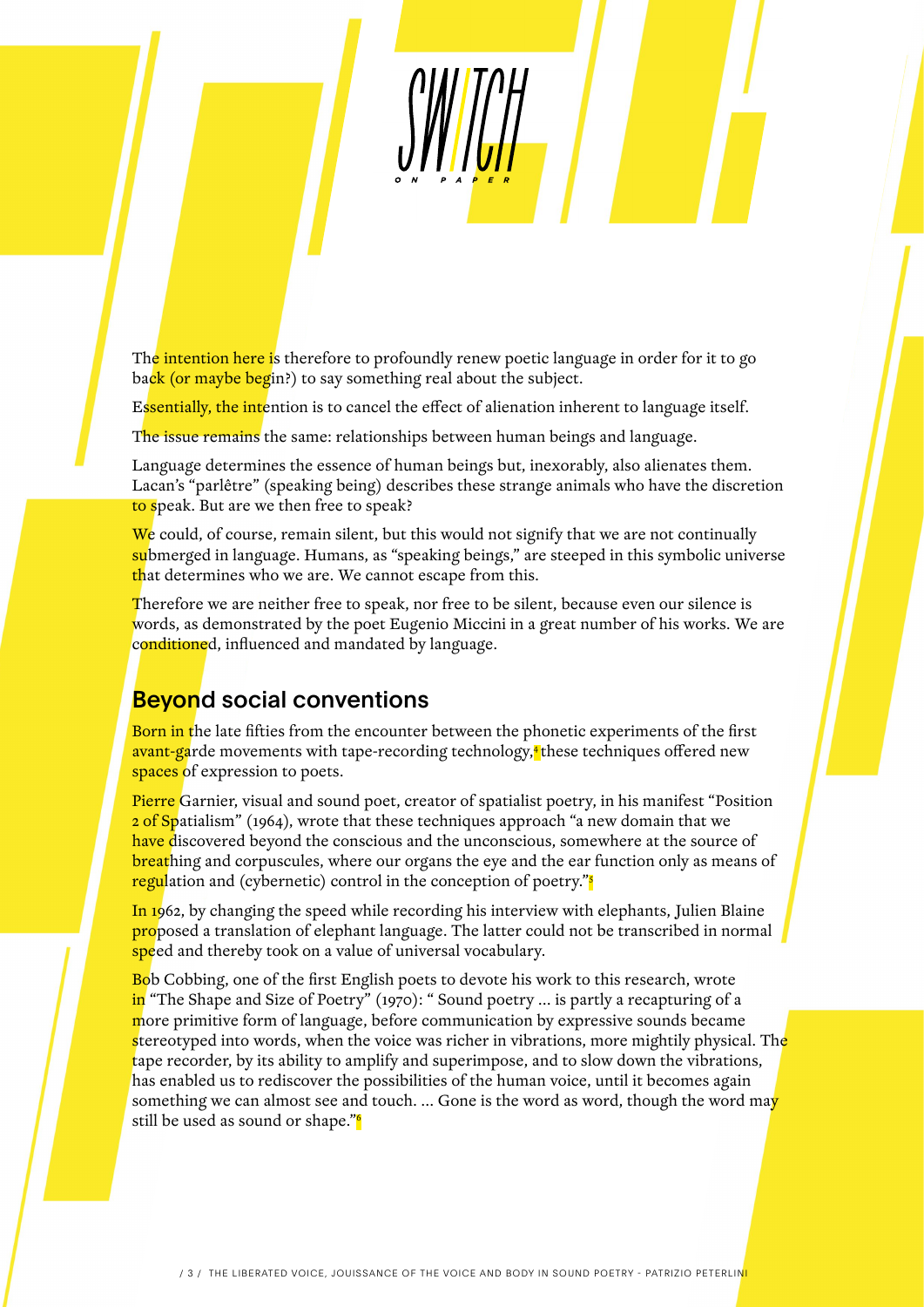Bernard Heidsieck, in "Action Poetry, Sound Poetry 1955 – 1975" (1975) wrote: "Through this poetry – beyond words and sounds or through physically grasped and retransmitted sounds and words – an immediate electric shock comes across or should come across, transcending the usual standards of communication. From then on a very wide span of possibilities opens out."7

The possibility of recording and manipulating the voice was made possible through technology, and thereby lead to the hope for the return to pure language. A sort of mythical pure language in which the coincidence between what is said and the Thing exists.

Arrigo Lora Totino, the father of Italian sound poetry, wrote in a previously unpublished text in January 1981: "Sound poetry rediscovers the total act of speaking, that humans use with unlimited freedom, beyond the obstacles of metrics and writing, capturing these psycho-physical, expressive 'events' that the 'standardized' voice of social conventions tends to dissimulate, as if it were a *pudenda* that shouldn't be shown. Because sound poetry is Dionysian rather than Apollonian, it is the syncopated rhythm of the phonemes inside the word, spasms, babbling and effort, *lapsus linuae,* a dance of the lips, tongue, teeth, glimmer and vocal chords; because behind the veil of 'correct' speech lies the origin of language in the amorphous world of the scream, or the ancestral groan."<sup>8</sup>

The veil of the word must be torn in order to have direct access to the Thing.

Henri Chopin, whom Bernard Heidsieck considered to be the inventor of sound poetry, gave the most radical and explicit explanation of this concept. In his famous text entitled emblematically "Why I Am the Author of Sound Poetry and Free Poetry" (1967), and I emphasize the word free, Chopin referred to language as Verb and wrote: "The Verb (…) created inept SIGNIFICATION, which signifies differently for all of us unless we let it be and obey, and if it often imposes multiple points of view that never adhere to the life of one person and we accept it for lack of anything better, how then can it be useful to us? My answer is: not at all. (...) The mimetic human sound does not explain anything, it transmits emotion, suggests exchanges and affective communication; it does not make things precise things. And I'd say that the act of love of a couple is precise, voluntary, if it doesn't explain itself!"9

The goal is therefore to discover or rediscover a pre-language language.

Something that came first, that was generated and in direct contact with the Real.

Which brings us to Lacan's famous sentence: "That one might be saying remains forgotten behind what is said in what is heard."

"That one might be saying": designates the intention that exists in saying, what drives us to speak, and the desire caused in us as speakers. This is what Lacan defines as the enunciation or the Real of the unconscious message.

"Remains forgotten behind": reminds us that "what is said" doesn't interest anyone, taken as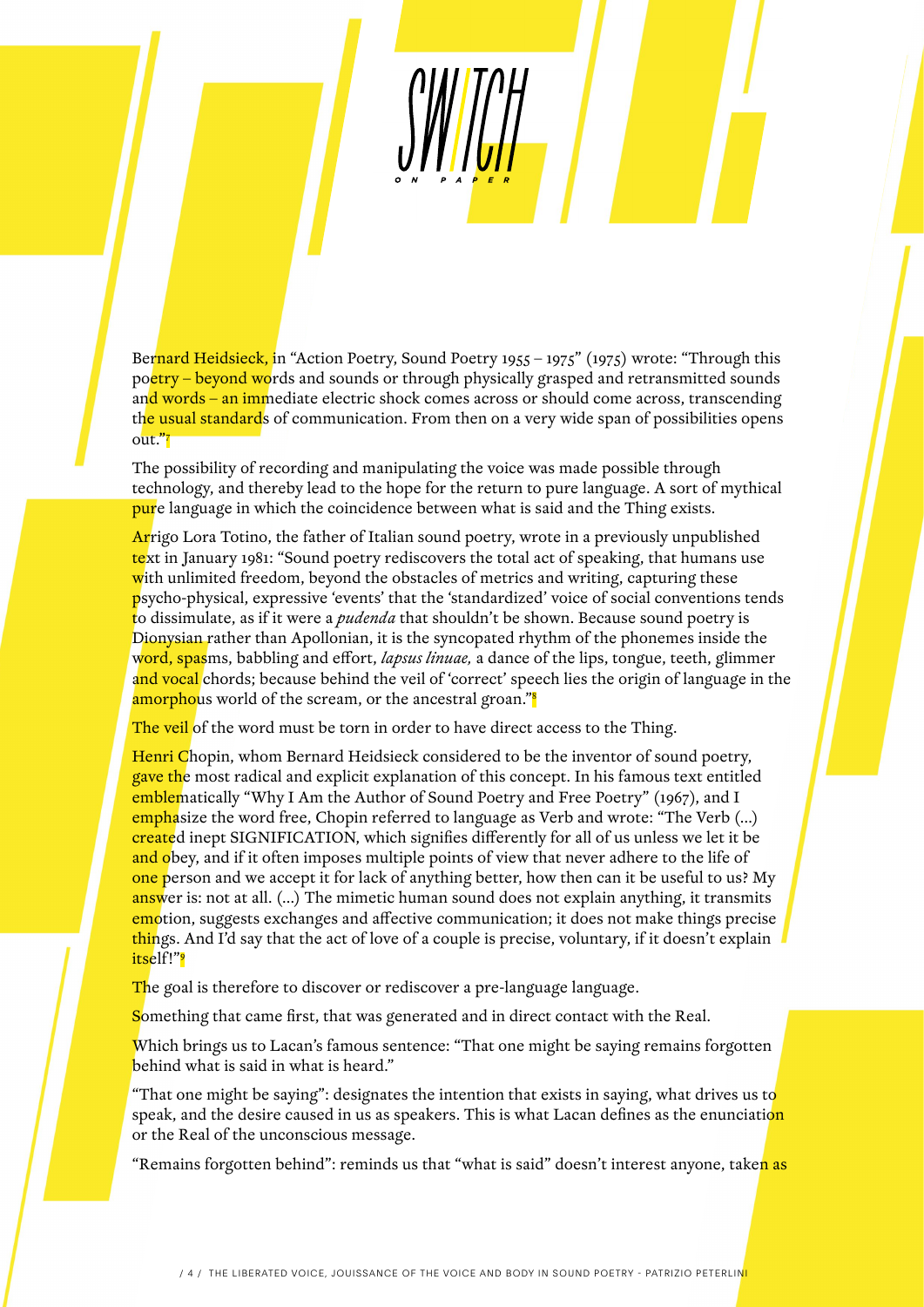we are by the concrete character of the signified elements directed towards us.

"What is said": is the signifying chain addressed to us; it is, strictly speaking, the utterance.

"In what is heard": meaning the significant chain we take at face value – captured by the viscosity of the words' meaning that starts off by tricking us with their imaginary aspect.

#### The dissolution of language

To come back to sound poetry, the first part of Lacan's famous sentence is brought forward. The "that one might be saying" that expresses drive, the urge and the emitting source of the message.

I am explicitly referring here to the development of the last lesson on the 21 June 1971 in the Seminar XIX "Ou pire..." entitled "Bodies caught by discourse" $\frac{10}{10}$  (seminar that constituted the writing backdrop of the two abovementioned texts, in which this sentence is reformulated as such: Where am I in "saying"? Before articulating a word, even before there is a message to transmit, there is the drive, the urge and the need to say. In substance: the Real of the subject is eclipsed at the time when it articulates a Signifier that, more than just representing it, takes its place in a discourse.

In 1963, Arthur Petronio wrote in the Point 11 of his "Verbophonie" manifest: "The criterium of all true poetry is not the written or signified presence of the poem, but what is revealed beyond the physical aspect of the word and the biological disturbances-echoes it produces in the unconscious."<sup>11</sup>

Consequently, true poetry for Petronio has a lot to do with the Real. Language is a disturbance with biological, psychosomatic resonances, but the substance that distinguishes a TRUE poem from another comes from what is revealed of the subject's Real, and how this is revealed in the receiver's unconscious.

According to the sound poets, the poetic function lies in what precedes language and not in the message, as indicated in Jacobian theory.

Meaning in the drive and the desire that take place in us as speaking beings.

The Real is brought forward, for the first time in the art world, by sound poets, through the dissolution of language.

In fact, the tendency to cancel signification in favour of pure sound, inherent to research in sound poetry, has brought many poets to begin their research by seeking all the sounds formulated by the place of articulation, and then abandon "saying" in order to propose a poem that is pure physical presence, a pure act.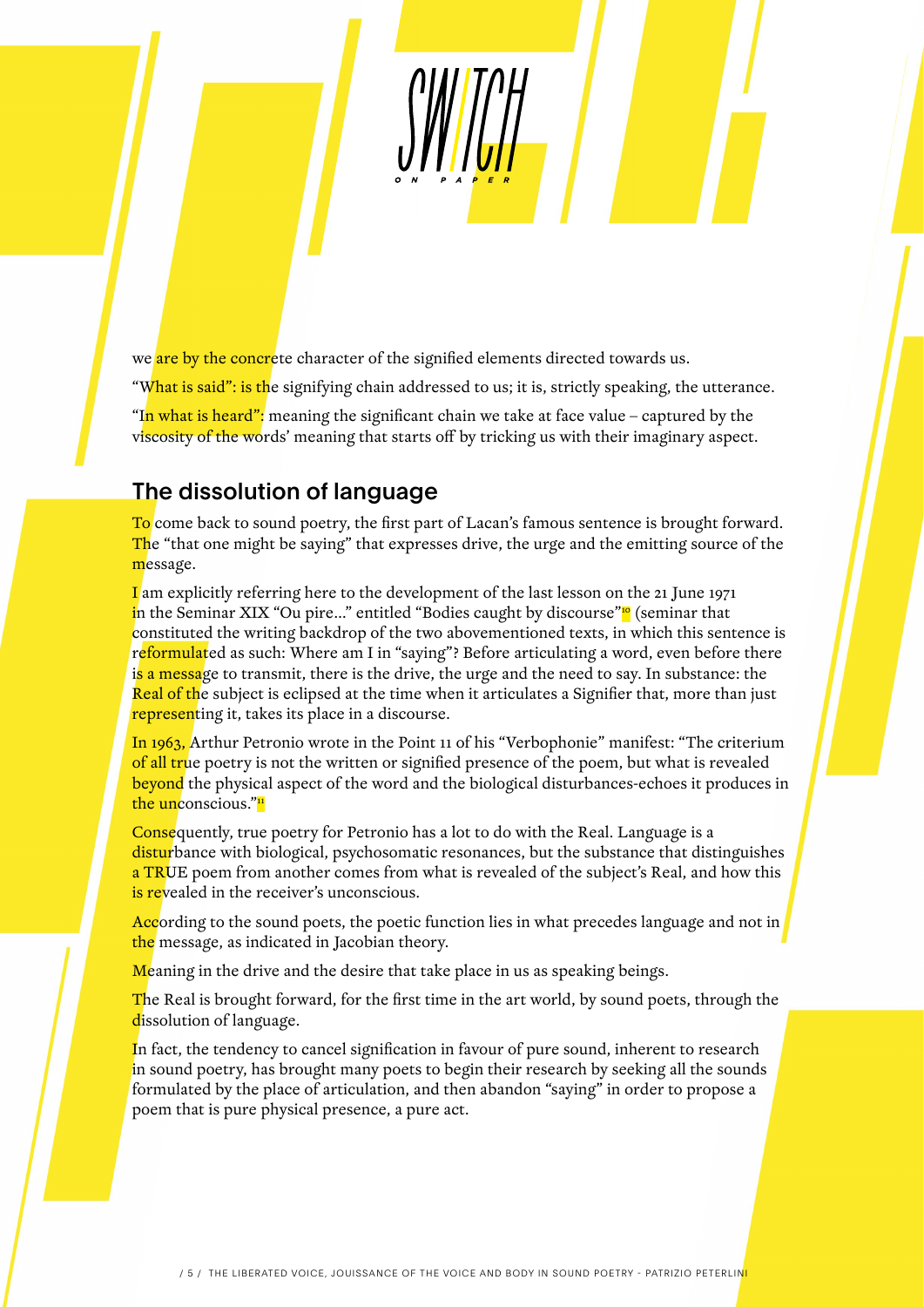## Action poetry

The poet's physical presence is essential, even fundamental, because the possibility of a new form of poetry and expression is based upon it.

Then, as this evolves, action poetry happens through the poet's body, in and over the poet's body.

"Poetry in flesh and bones,  $\hat{a}$  cor(ps) et  $\hat{a}$  cri," as expressed by Julien Blaine.

Now, mooring into performance and using the body while indicating an anchorage on the littoral, meaning the abovementioned undefined zone on the border between knowledge and Jouissance, raises a new urgent question like a short circuit.

Sound poetry and action poetry (which could be extended to performance) present two contrasting and rather antithetic patterns.

We have desire, on one hand. The desire to say, the tension to say, the tension towards the other and the desire of the other. As demonstrated above, exalted by the accent of the inherent possibilities of "that one might be saying".

On the other hand, we have Jouissance. Jouissance in babbling and the dance of the lips and the tongue that presents itself like all forms of independent, autistic, self-referential, closed Jouissance. Jouissance does not need the other.

The ostentation of Jouissance inherent to sound poetry and action poetry constitutes not only an obstacle for the practitioner, the poet, as we may observe in the obvious psychotic excesses of certain performances, it also creates an obstacle for the spectator, dazzled by the nonsense manifested during the sound-poetic manifestation.

In both sound poetry and action poetry, however, a new form of writing exists. Recording on magnetic tape (now on digital medium) as far as sound poetry is concerned.

For action poetry, bruises, and the dirt on clothes and bodies.

And this brings us back to Lituraterre, where the rupture in the clouds of the Signifier provoke rain of Jouissance inscribed in the ground as pure action writing or incision, in the simple presence of the poet's Jouissance and his insignificant action. Meaning it is a-signified, beyond the Signified, but also signified because it is inevitably linked to the object that insists and persists as a pure form of the Real.

Translation by Emmelene Landon and Wolf Bogdan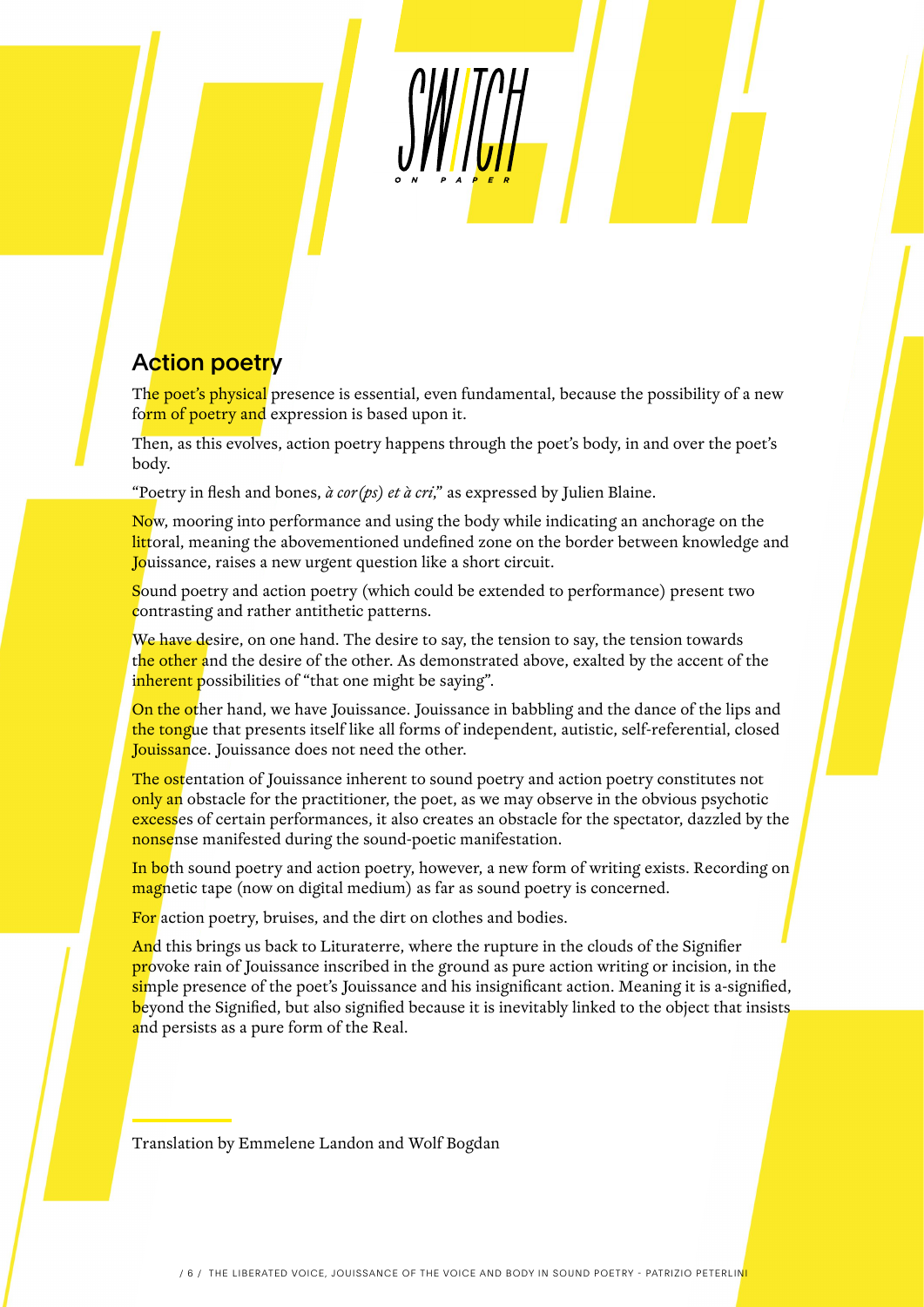- 1. Jacques Lacan, L'étourdit, in J. Lacan: "Autres écrits", Seuil, Paris, 2001.
- 2. Jacques Lacan, Lituraterre, in J. Lacan: "Autres écrits", Seuil, Paris, 2001.
- 3. Jacques Lacan, Le Séminaire XIX "Ou pire…", Seuil, Paris, 2011.

4. Namely in Paris where they were active artists in the same Lettriste group along with Altagor – creator in 1947 of «Metapoetry» and in the following year, «Absolute Discourse» that ended in 1960 – and Arthur Petronio, inventer of Verbophonie.

5. Pierre Garnier, "Position 2 du Spatialisme", Les Lettres. Poésie Nouvelle. Revue du Spatialisme, 9th series n° 33, Editions André Silvaire, Paris, 1964.

SWITCH

6. Bob Cobbing, "The Shape and Size of Poetry", in The Wild Came of Sight, Unreal Tiger Series, von Will Parfitt, 1970.

7. Bernard Heidsieck, "Poésie action, poésie sonore 1955 – 1975", in FactotumArt no. 1, Factotum Art Edizioni, Calaone-Baone, 1977.

8. Arrigo Lora Totino, Previously unpublished text entitled "Dolce Stil Suono", January 1981. Courtesy Fondazione Bonotto

9. Henri Chopin, « Why I am the Author of Free Poetry and Sound Poetry», in M. E. Solt: Concrete poetry: a world view, Indiana University Press, London, 1968.

10. Jacques Lacan, Le Séminaire XIX "Ou pire…", Seuil, Paris, 2011.

11. Arthur Pétronio, Verbophonie, Les Lettres. Poésie Nouvelle. Revue du Spatialisme, 8me série numéro. 31, Editions André Silvaire, Paris, 1963.